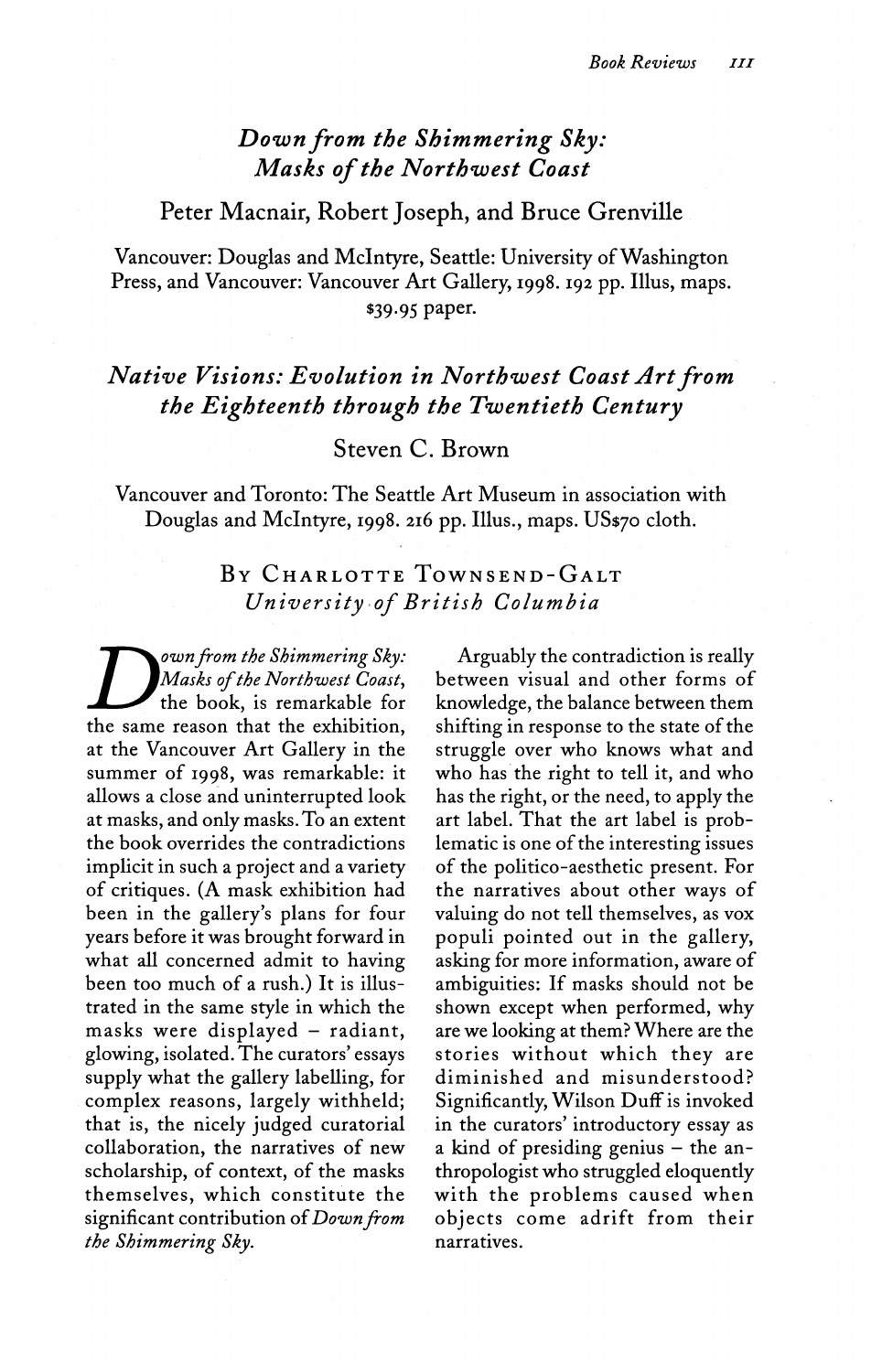Bruce Grenville manoeuvres the enterprise into the art gallery zone  $$ where the Vancouver Art Gallery has its own history of paradigm-shifting  $exhibitions in this area - most notably$ *Arts of the Raven: Masterworks by the Northwest Coast Indian* (1967) and *Images, Stone, B. C: Thirty Centuries of Northwest Coast Indian Sculpture*   $(1975)$  – rightly identifying the split between aesthetics and ethnography that has shaped the discussion and that this project aspires to narrow.

In his eloquent essay Chief Robert Joseph says things of great consequence with a light touch, giving a much-needed account of what it is to grow up as a dancer, to encounter Bakwas and Dzunukwa as a child, and to see masks playing their roles as instruments of moral instruction and social control. This kind of exegesis is an invitation to a wide audience to think about masked beings as something beyond quintessential exotica, as part of the human struggle with the unspeakable in humanity and of cosmic battles between order and chaos. Macnair's commentary follows the same cosmologically derived organization as does the exhibition.

The representative selection of masks from all the coastal peoples, with a numerical emphasis on the Kwakwaka'wakw, was assembled by Joseph and Macnair from the international diaspora of Northwest Coast material in public and private collections. It includes the sightless stone mask (one of a pair from Tsimshian territory) and masks that show remarkable modulations of anatomical structure, from skin on bone to the most elaborate constructions.

Peter Macnair, for thirty years curator of ethnology at the Royal British Columbia Museum, is himself a repository of knowledge that has

been acquired through his longstanding friendship with Robert Joseph and other Kwakwakw'wakw associates. This publication forced him into print, although his original contribution to scholarship is modestly marked with very small asterisks in the catalogue listing. His text explicates the cosmological organizing principles of the exhibition display. Having assembled masks, most of which could not have been seen together before, his text demonstrates continuity, proves longevity, and extends attributions and influences. An important assertion has to do with the extent to which masks have been made for non-Native consumption. This, in turn, complicates an over-simple picture of cross-cultural contact in this part of the world, implies that visitors' interest may not always have been malign, and points out that Native artists are perpetuating a tradition by working for the market (rather than betraying authenticity) and that they were not averse to adapting their iconography to changing circumstances.

Bill Holm's *Northwest Coast Art: An Analysis of Form* has been an extremely influential book since it first appeared in 1965. It established, on a formal level, the understanding of style, particularly what Holm termed the Northern twodimensional style of the nineteenth century, as a formal language with grammatical rules. The identification and schematic drawings of formlines, ovoids, u forms, and the permutations and combinations of these elements, offered a route to understanding at a time when the transmission of knowledge seemed to be at risk. Few carvers are without a well-used copy, Robert Davidson among them (who called it his bible when he was learning). It has enabled many to do as well as to see. Holm's claims for his